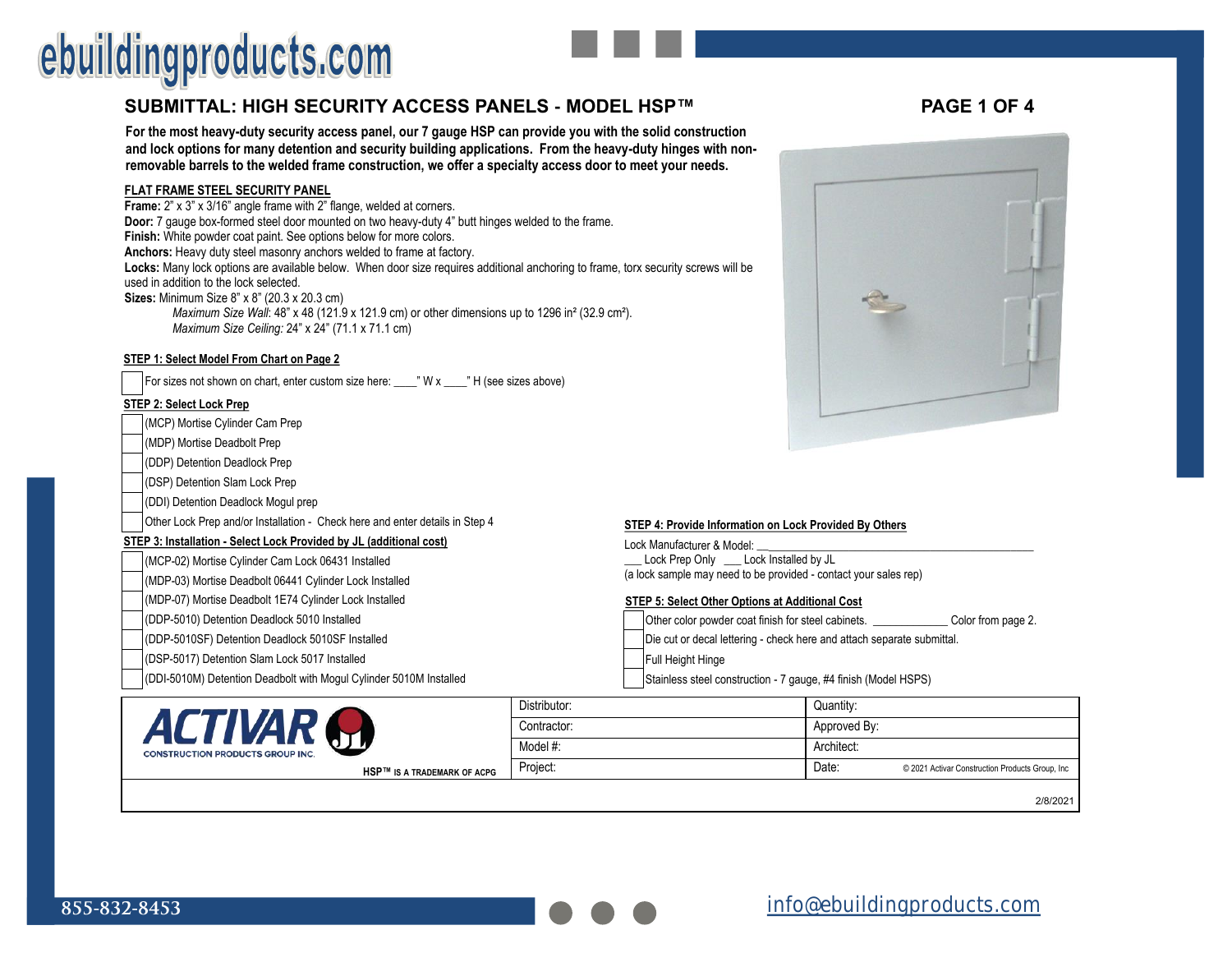# ebuildingproducts.com

# **SUBMITTAL: HIGH SECURITY ACCESS PANELS - MODEL HSP PAGE 2 OF 4**



|                                    | DOOR SIZES WALL AND CEILING: MODEL HSP |          |                                                             |                        |                        |               |                           |  |
|------------------------------------|----------------------------------------|----------|-------------------------------------------------------------|------------------------|------------------------|---------------|---------------------------|--|
|                                    | <b>A - DOOR SIZE W X H</b>             |          | <b>B</b> - Frame Dimension<br><b>C</b> - Opening Dimensions |                        | <b>SHIP WT</b>         |               |                           |  |
| QTY                                | Inches (cm)                            | WIDTH    | <b>HEIGHT</b>                                               | WIDTH                  | <b>HEIGHT</b>          | <b>APPROX</b> | <b>LOCK</b>               |  |
|                                    | 08 x 08 (20.3 x 20.3)                  | 12(30.5) | 12(30.5)                                                    | $8\frac{3}{4}$ (22.2)  | $8\frac{3}{4}$ (22.2)  | 20(9)         |                           |  |
|                                    | 10 x 10 (25.4 x 25.4)                  | 14(35.6) | 14(35.6)                                                    | $10\frac{3}{4}$ (27.3) | $10\frac{3}{4}$ (27.3) | 25 (11)       |                           |  |
|                                    | <b>12 X 12 (30.5 X 30.5)</b>           | 16(40.6) | 16(40.6)                                                    | $12\frac{3}{4}$ (32.4) | $12\frac{3}{4}$ (32.4) | 30(14)        |                           |  |
|                                    | 14 x 14 (35.6 x 35.6)                  | 18(45.7) | 18(45.7)                                                    | $14\frac{3}{4}$ (37.5) | $14\frac{3}{4}$ (37.5) | 36 (16)       | 1                         |  |
|                                    | 16 x 16 (40.6 x 40.6)                  | 20(50.8) | 20(50.8)                                                    | $16\frac{3}{4}$ (42.5) | $16\frac{3}{4}$ (42.5) | 40 (18)       |                           |  |
|                                    | 18 x 18 (45.7 x 45.7)                  | 22(55.9) | 22(55.9)                                                    | $18\frac{3}{4}$ (47.6) | $18\frac{3}{4}$ (47.6) | 47 (21)       |                           |  |
|                                    | <b>24 x 24</b> (61 x 61)               | 28(71.1) | 28(71.1)                                                    | $24\frac{3}{4}(62.9)$  | $24\frac{3}{4}$ (62.9) | 65 (29)       | 1 lock, 2 security screws |  |
| <b>DOOR SIZES BELOW WALLS ONLY</b> |                                        |          |                                                             |                        |                        |               |                           |  |
|                                    | 24 x 36 (61 x 91.4)                    | 28(71.1) | 40 (101.6)                                                  | $24\frac{3}{4}$ (62.9) | $36\frac{3}{4}$ (93.3) | 90 (41)       | 1 lock, 6 security screws |  |
|                                    | <b>24 x 48 (61 x 121.9)</b>            | 28(71.1) | 52(132.1)                                                   | $24\frac{3}{4}(62.9)$  | 48% (123.8)            | 112 (51)      | 1 lock, 6 security screws |  |



# **Standard Color is White, Optional Colors at Additional Cost**

| B (Bronze)     | R (Red)       | BK (Black) | S(Sand)     |
|----------------|---------------|------------|-------------|
| AB (AMS Beige) | SB (SC Beige) | G (Gray)   | SI (Silver) |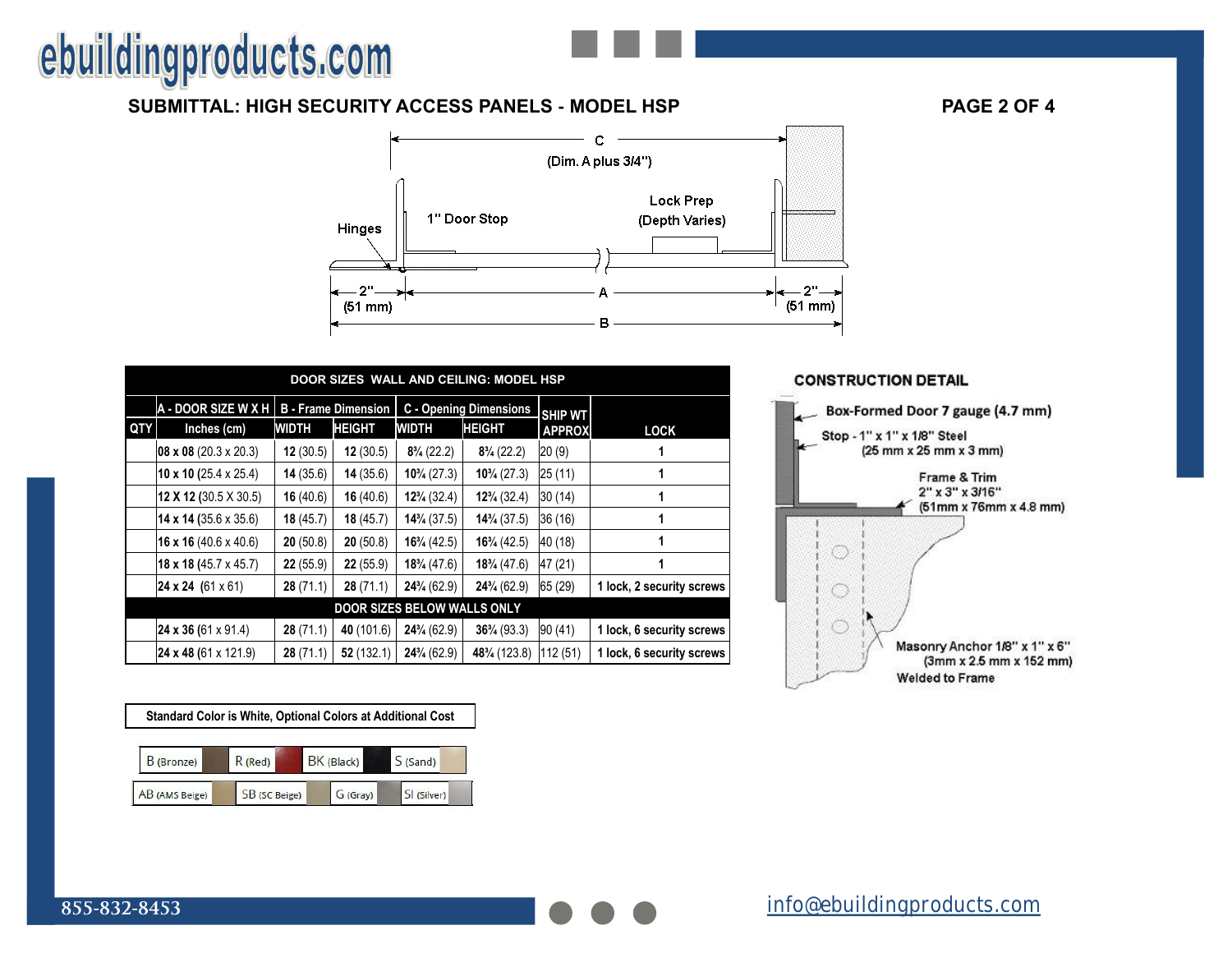The door is prepped for a mortise cylinder and cam to be provided, and installed by others. The prep plate is factory welded, and painted as an integral part of the door. Prep is for a mortise cylinder that is 1-1/8" (2.9 cm) in diameter and the recommended cylinder length is 1-1/4" (3.2 cm). A longer cylinder can be adapted to it by using a rose spacer. The cam must be 7/16" (1.91 cm) long, as measured from the edge of the cylinder to the tip of the cam. Brass retaining ring #0646 for locks is not included. Verify if locks provided by others are equipped with them and order if necessary. Lock is not included. JL can provide lock models 06431 or 1E74 installed, at additional cost. See page 4.

#### **Mortise Deadbolt Prep (MDP)**

This option includes a lock mechanism which is prepped for a mortise cylinder and cam to be provided and installed by others. The prep includes a 2-1/2" x 3-1/2" x 1-3/4" case welded and painted as an integral part of the door, with installed Lori assembly with 1" x 5/8" throw. Prep is for a mortise cylinder that is 1-1/8" (2.9 cm) in diameter and the recommended cylinder length is 1-1/4" (3.2 cm). A longer cylinder can be adapted to it by using a rose spacer. The cam must be an Adams Rite cam.. Lock and mounting screws are not included. JL can provide lock models 06441 or 1E74 installed at additional cost. See page 4.

#### **Detention Deadlock Prep (DDP)** ►

The door will be prepped for a right-handed, heavy-duty lock to be provided and installed by others. The prep plate is factory welded, primed & painted as an integral part of the door. Lock and mounting bolts are not included - please specify the manufacturer and model number of the lock to ensure compatibility. JL can provide lock model 5010 installed, at additional cost. See page 4.

#### **Detention Slam Lock Prep (DSP)**

This option includes a door which is prepped for a detention slam latch to be provided and installed by others. The prep plate is factory welded, primed & painted as an integral part of the door. Please specify the manufacturer and model number of the lock to ensure compatibility. Lock and mounting bolts are not included. JL can provide lock model 5017 installed, at additional cost. See page 4.

#### **Detention Mogul Deadlock Prep (DDI)** ►

The door will be prepped for an Airteq 5010M Mogul Cylinder lock to be provided and installed by others. The prep plate is factory welded, primed & painted as an integral part of the door. Lock and mounting bolts are not included - please specify the manufacturer and model number of the lock to ensure compatibility. JL can provide lock model 5010M installed, at additional cost. See page 4

## SECURITY LOCK PREP AND INSTALLED LOCK OPTIONS FOR

SP - SECURITY ACCESS PANEL HSP - HIGH SECURITY ACCESS PANEL Custom or Customer-supplied Locks and Prep - Contact Sales Rep or Customer Service

© Activar Construction Products Group, Inc. 2021

## **Mortise Cylinder Cam Lock Prep (MCP)** ►













*ACTIVAR*